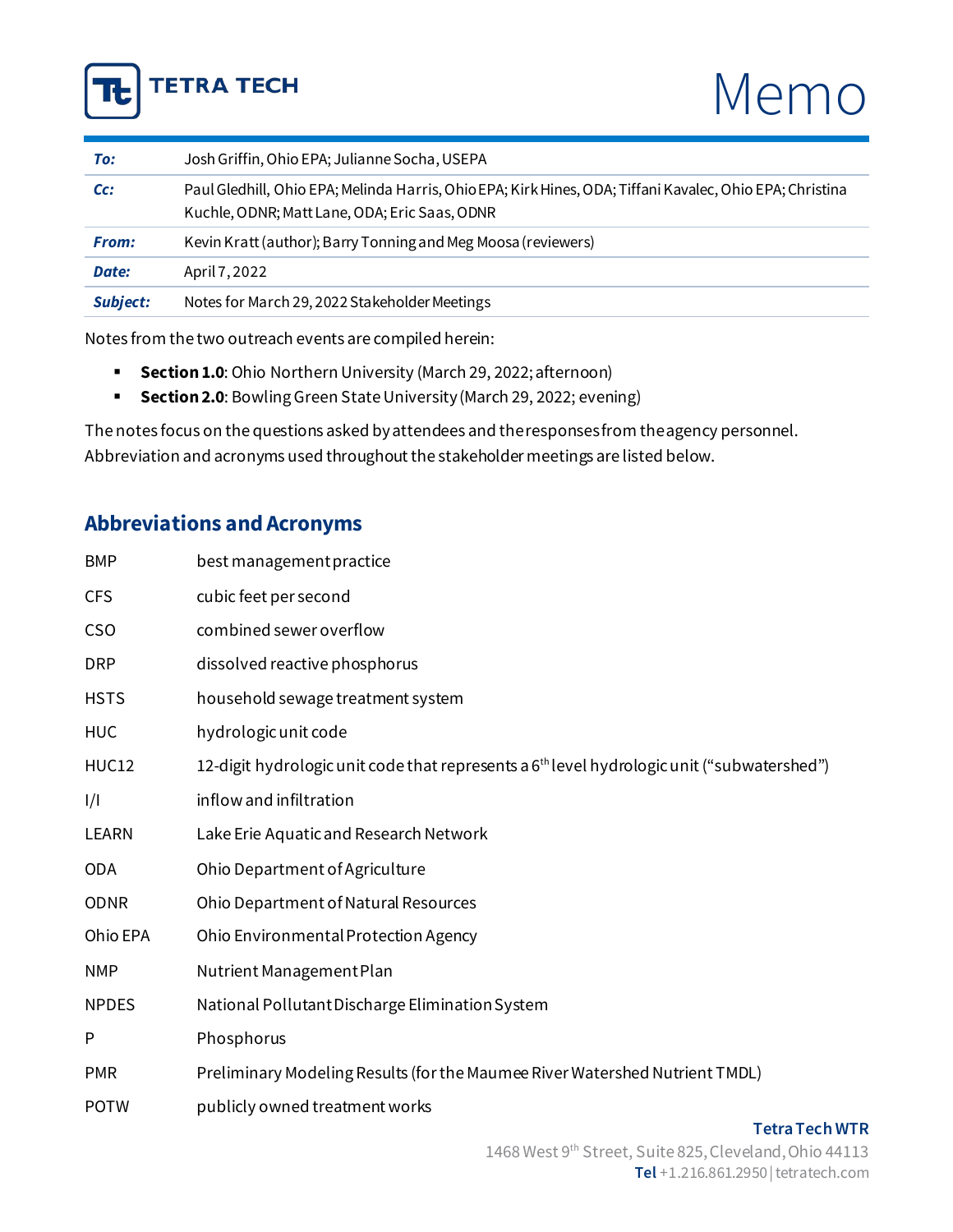| <b>SSO</b>    | sanitary sewer overflow                          |
|---------------|--------------------------------------------------|
| <b>SWAT</b>   | Soil and Water Assessment Tool [watershed model] |
| <b>SWCD</b>   | Soil and Water Conservation District             |
| <b>TMACOG</b> | Toledo Metropolitan Area Council of Governments  |
| TMDL          | total maximum daily load                         |
| TP            | total phosphorus                                 |

# <span id="page-1-0"></span>**1.0 STAKEHOLDER MEETING AT OHIO NORTHERN UNIVERSITY**

During the stakeholder meeting in the afternoon of March 29, 2022, presentations were made by the following individuals:

- Josh Griffin, Ohio EPA, PMR Management Choices
- Matt Lane, ODA, Source Assessment Updates
- Josh Griffin, Ohio EPA, Climate and Weather Impacts
- Christina Kuchle, ODNR, Exploration of Implementation Options
- Josh Griffin, Ohio EPA, What Can TMDLs Do?

Attendees were given the opportunity to ask questions during and after each presentation and the following notes capture those questions and the associated answers.

## **1.1 PMR MANAGEMENT CHOICES**

There were no questions following this presentation.

#### **1.2 SOURCE ASSESSMENT UPDATES**

| Attendee: | Are the estimated number of cattle units for the Maumee River watershed based only on<br>permitted facilities or do they include non-permitted facilities?                                                                                                                                                                  |
|-----------|-----------------------------------------------------------------------------------------------------------------------------------------------------------------------------------------------------------------------------------------------------------------------------------------------------------------------------|
| ODA:      | They represent all cattle whether they are regulated under either the Division of Livestock<br>Environmental Permitting or the Division of Soil and Water Conservation.                                                                                                                                                     |
| Attendee: | Are the animal numbers for a specific date or are they averages for the entire year?                                                                                                                                                                                                                                        |
| ODA:      | They represent a particular date and might be overestimated because ODA permits for a total<br>capacity of animals and the producer might not always have that many animals. These<br>estimates are considered useful for assessing long-term trends, but have some error<br>associated with them for reasons such as this. |
| Attendee: | How accurate do you think these estimates are?                                                                                                                                                                                                                                                                              |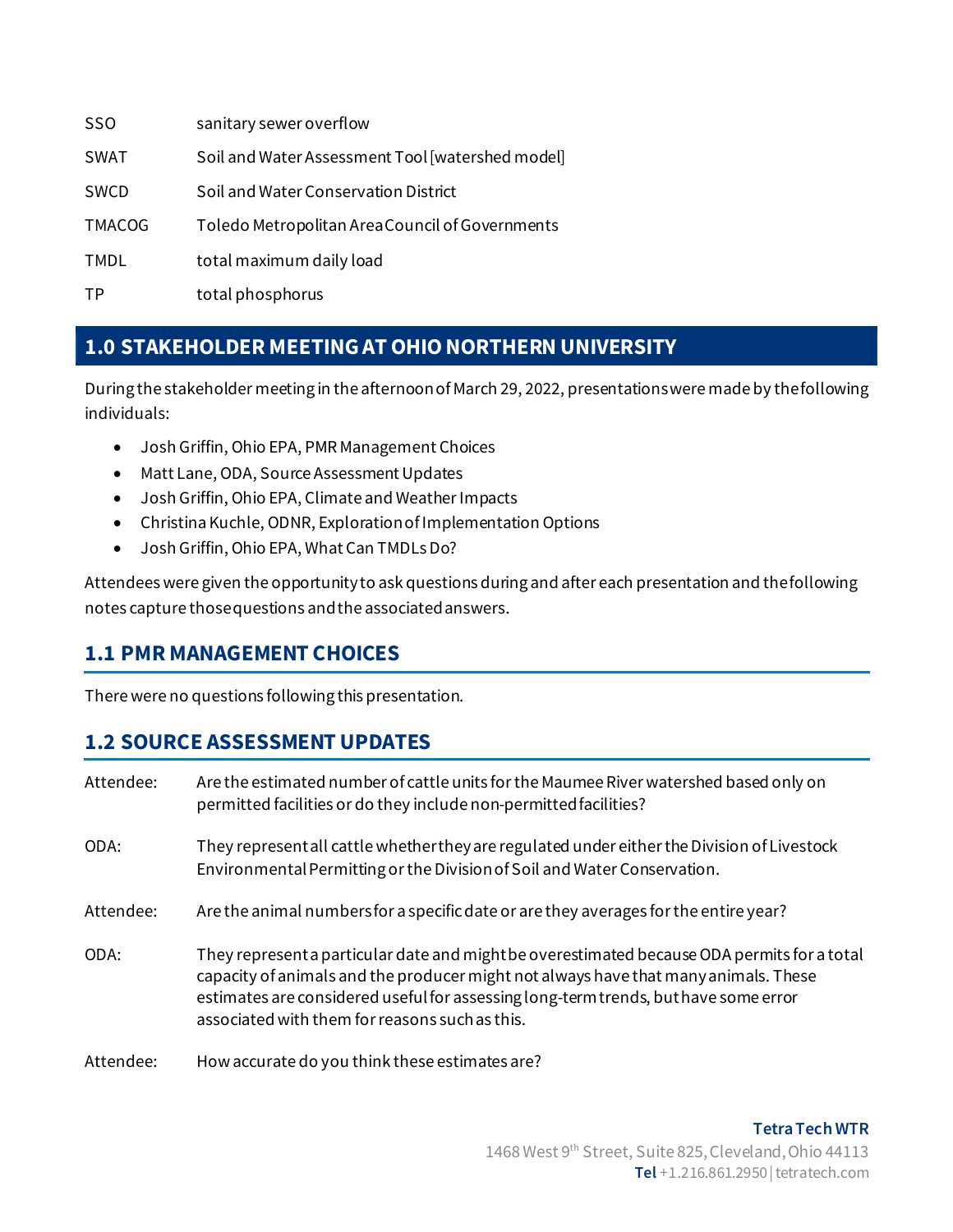| ODA:      | The Environmental Working Group estimated the number of animals in the watershed using<br>aerial imagery that counted the number of barns and made assumptions about the number of<br>animals based on the squarefootage of each facility. There estimates were within 20% of ours. |
|-----------|-------------------------------------------------------------------------------------------------------------------------------------------------------------------------------------------------------------------------------------------------------------------------------------|
| Attendee: | Were there algal problems in Lake Erie before 2002 when livestock numbers were about as<br>high as they are now? Are you trying to make the case that the increase in animal numbers is<br>leading to the recent problems in Lake Erie?                                             |
| ODA:      | Conditions in Lake Erie before 2002 were not as bad as they are now and I am not trying to<br>make the case that the increase in animal numbers is leading to the recent problems in Lake<br>Erie.                                                                                  |
| Ohio EPA: | Ohio EPA asked ODA to present this information on the number of animals in the watershed<br>because we have gotten a lot of questions from the November listening sessions and the<br>previous webinars.                                                                            |
| Attendee: | Your one slide shows that as the use of manure for fertilizer has increased, theuse of<br>commercial fertilizer has decreased. Is that analysis done for the entire watershed or for<br>specific locations?                                                                         |
| ODA:      | That analysis is based on an aggregation for the whole watershed.                                                                                                                                                                                                                   |

#### **1.3 CLIMATE AND WEATHER IMPACTS**

There were no questions following this presentation.

#### **1.4 EXPLORATION OF IMPLEMENTATION OPTIONS**

There were no questions following this presentation.

#### **1.5 WHAT CAN TMDLS DO?**

- Attendee: We have observed that practices that trap nutrients become a source over time (i.e., the sink becomes a source). For example, P can be stored by buffer strips but will slowly release it over time unless you harvest the vegetation. How is that phenomenon going to be represented in the TMDL? Also, there is recent research in Iowa that demonstrates that agricultural fields are not a large source of P. It concluded that streambanks contributed approximately 31% of the riverine TP export of TP.
- Ohio EPA: Do you know if the Iowa research included DRP?
- Attendee: No, I do not believe that it did.
- Attendee: When will the impacts of the TMDL on NDPES permits be known?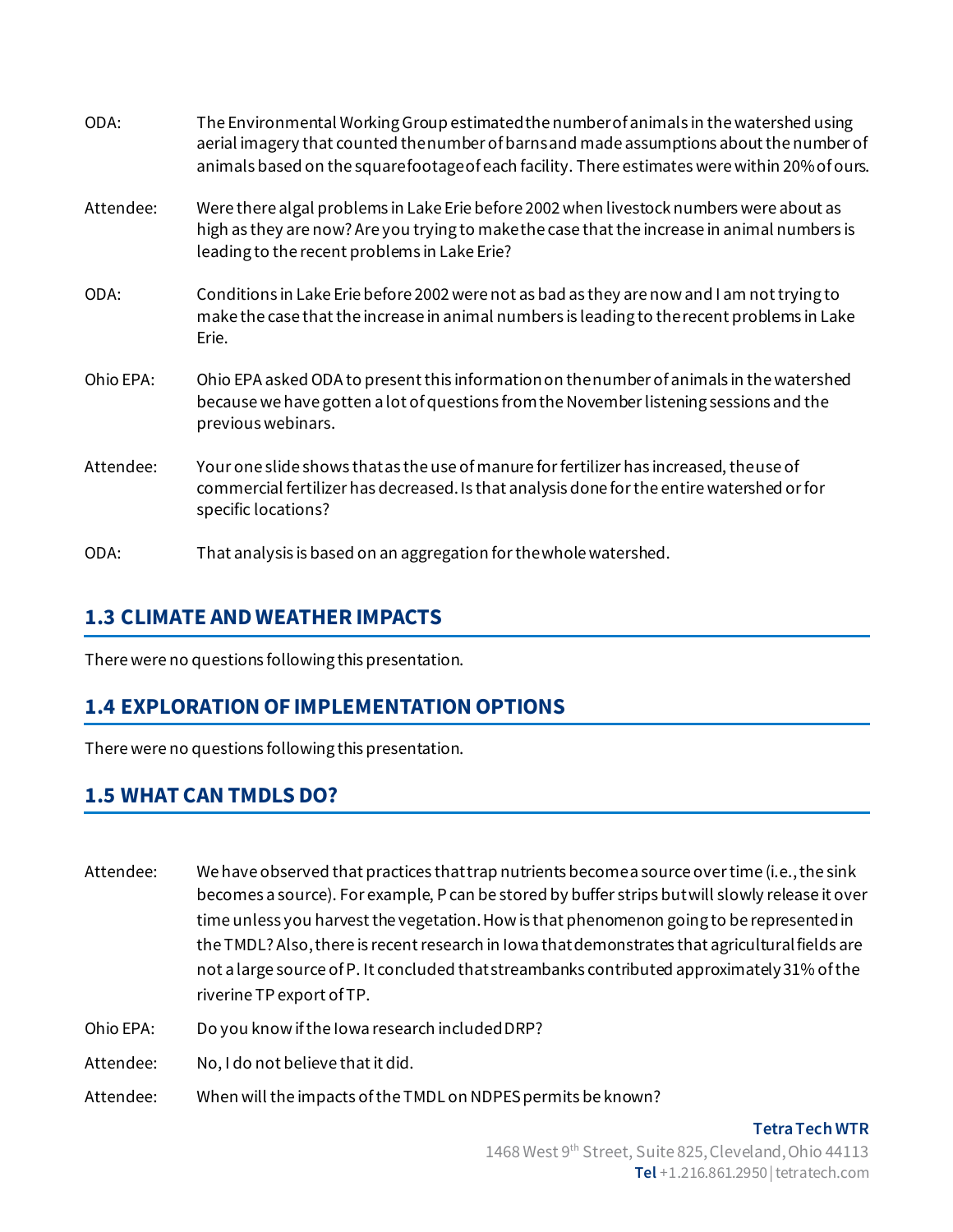Ohio EPA: We hope to have proposals to share with stakeholders in April or early May.

- Attendee: Addressing SSOs and extending local sewers to HSTS areas in Allen County has made a big difference in cleaning up the Ottawa River. In the last 33 years we have extended sewers to approximately 6000 homes and businesses, many of which were failing or straight pipe dischargers. I encourage Ohio EPA to include that type of effort as part of the implementation of the Maumee River TMDL and the associated funding should continue or be increased. Additionally, the eligibility to use that funding should not be based on income levels. It is very expensive and cost between \$15K and \$20K to get sewage from a home to a POTW.
- Attendee: We are having a hard time hiring certified operators for our POTWs. The new requirements have made it very difficult to find and keep good candidates. I would encourage Ohio EPA to revisit these requirements.
- Ohio EPA: Thank you for the comment. TMACOG recently received a grant to help certify operators so that might help with this issue.
- Attendee: Are you planning to leverage the previous work done to develop cost curves for each of the various types of implementation practices that are available? I realize that one shortcoming is that it only addressed TP rather than DRP, but a lot of work went into that effort so hopefully it can be used.
- Ohio EPA: Yes, we plan to build upon the previous cost curve analysis and we also recognize that this information will change over time. For example, we expect to have better information on the effectiveness of practices as research continues in the watershed (e.g., the LEARN analysis of wetlands). It might also be possible to validate the cost curve results using watershed modeling where the effectiveness of multiple practices working together can be assessed.
- Attendee: Is the LEARN group going to be studying the export of nutrients from wetlands over time? How soon will their results be available?
- ODNR: Yes, definitely, that is one of the primary goals of their effort. We are probably going to see different levels of effectiveness each year depending on weather, pre-existing site conditions, etc. and so their goal is to study that year-to-year variability and long-term performance. We aren't sure yet when their first monitoring reports will be available.
- Attendee: The Lake Erie Foundation is doing a small paired watershed study in Hardin County. The goal for one watershed is to achieve 75% participation by landowners to install management practices and the other watershed will serve as a control. Heidelberg has already been studying both watersheds so we have a good baseline of data, and we want to see what happens over a five-year period. We are in the first year.
- Ohio EPA: We are aware of that study and it is a great example of the kind of research that is happening in the Maumee River watershed. We are always amazed at all the different activities that are ongoing and the good research that is being performed.
- Attendee: Which agency is going to take the lead with the floodplain reconnection practices?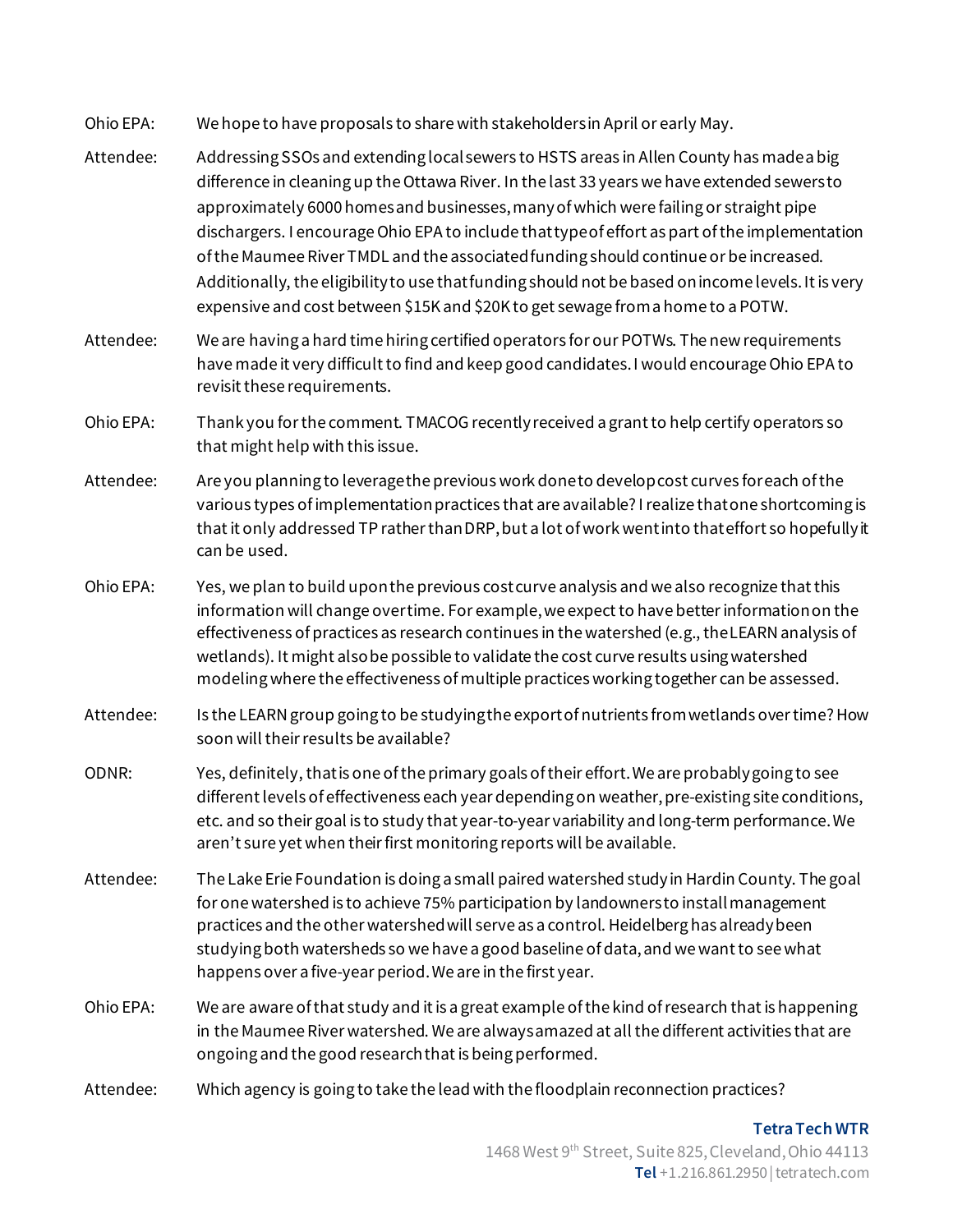- ODA: There are several examples of floodplain reconnection practices that have already been accomplished and multiple agencies might need to be involved.For example, ODA would need to be involved with the installation of any two-stage ditches. These will require maintenance so it is important to work with the local county engineers and SWCDs.
- ODNR: ODNR will be coordinating the construction of floodplain reconnection projects on larger streams and rivers, and we have already seen a number of these in the first batch of the H2Ohio projects. ODNR has also already utilized some of our H2Ohio funds to accomplish stream restorations in addition to floodplain reconnections. We have had the opportunity to capture subsurface drainage and route it through restored headwater stream restorations for the purpose of improving water quality, capturing sediments and providing nutrient reduction. We also need to keep in mind that increased precipitation is causing a lot of erosion problems throughout the watershed. Back in the 1920s the Maumee River average annual flow was around 3,000 cfs and that has more than doubled to around 7,000 cfs. The streams are still in the process of adjusting to those increased flows.
- Attendee: We have observed that fixing storm drains in Allen County has led to a significant improvement in I/I. An experienced engineer said that would be the case years ago and I didn't believe him, but I do now. That should be a component of the implementation, too.
- Attendee: Ohio took the lead in re-writing the Tri-State Field Crop Fertilizer Recommendations a couple of years ago. The work we did showed that we need a lot less nutrients than we thought. A national group is now trying to do a similar analysis nationwide. It doesn't make sense that the fertilizer guidance in Illinois would be so much different than what is in Ohio. This is an example of how what we're doing here to help Lake Erie is having a positive impact elsewhere.
- ODA: Yes, the fertility guide is a great example and we are already starting to see the benefits because we have soil test P levels that are decreasing even as crop yields are increasing.
- Attendee: Is there any direction on the new biosolids rules?
- Ohio EPA: NRCS has published new nutrient management rules (code 590) but Ohio EPA hasn't yet adopted those. We plan to address that within the next couple of years. We know that permit holders are already starting to trend in the direction of adopting the new rules.

# **2.0 STAKEHOLDER MEETING AT BOWLING GREEN UNIVERSITY**

During the stakeholder meeting in the evening of March 29, 2022, presentations were made by the following individuals:

- Josh Griffin, Ohio EPA, PMR Management Choices
- Matt Lane, ODA, Source Assessment Updates
- Josh Griffin, Ohio EPA, Climate and Weather Impacts
- Eric Saas, ODNR, Exploration of Implementation Options
- Josh Griffin, Ohio EPA, What Can TMDLs Do?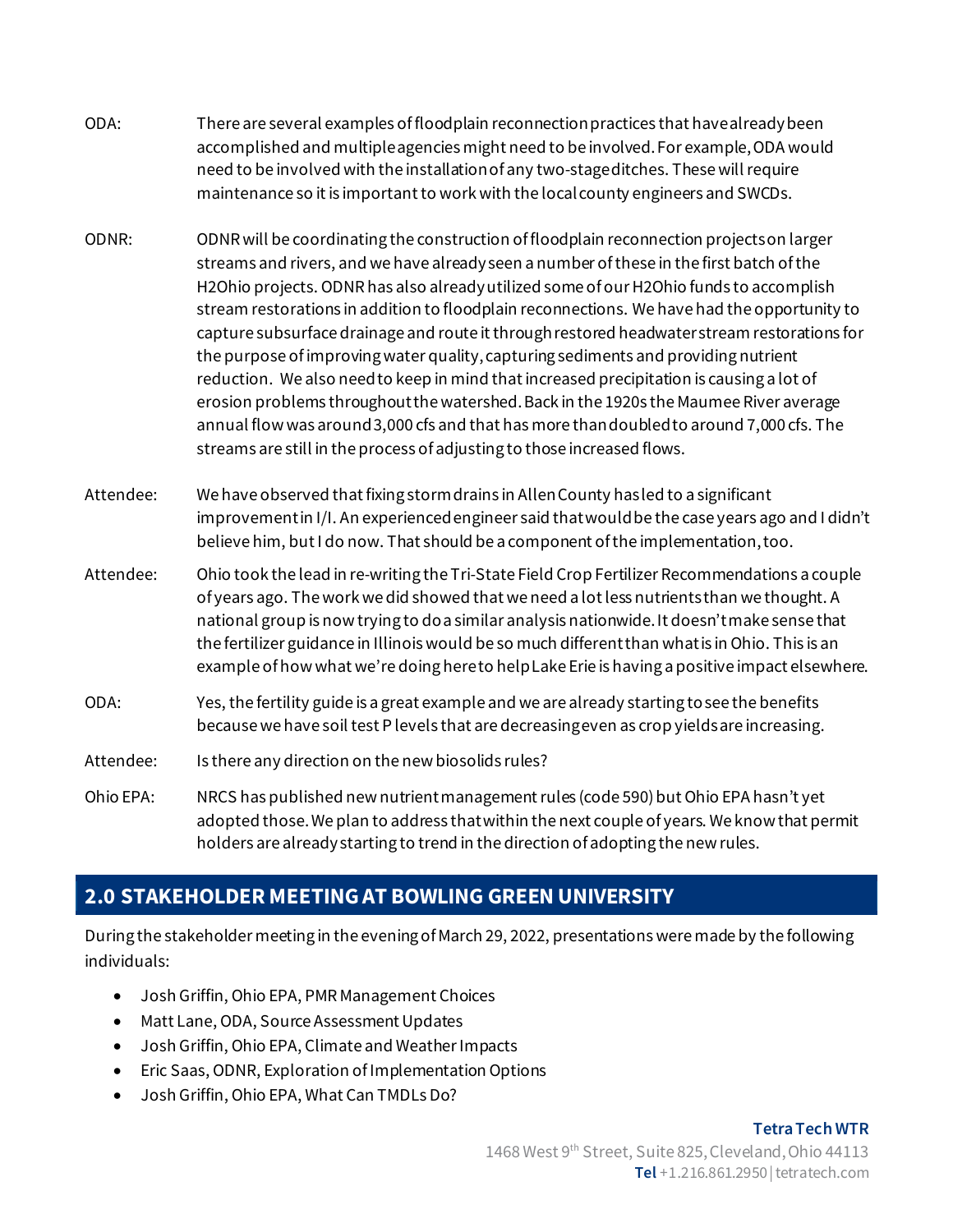Attendees were given the opportunity to ask questions during and after each presentation and the following notes capture those questions and the associated answers.

## **2.1 PMR MANAGEMENT CHOICES**

Attendee: Will the slides from these presentations be available to the public? Ohio EPA: Yes, we will post these slides to the project website. Attendee: You have identified a dozen or so management choices that will need to be made as part of the TMDL development process; how much are you planning to get into the direction of each management choice and what data are available to support your decisions? Ohio EPA: Today we are going to present more information about some of the sources of phosphorus in the watershed and we are also going to present information about the role of hydrology on

nutrient loading. We are also going to start the conversation about what implementation options are most cost effective. We are not making any decisions yet, because we are still gathering input especially on implementation opportunities.

# **2.2 SOURCE ASSESSMENT UPDATES**

| Attendee: | What data did you use to estimate the amount of fertilizer that the crops in the Maumee River<br>watershed need?                                                                                                                                                                                                                                                                           |
|-----------|--------------------------------------------------------------------------------------------------------------------------------------------------------------------------------------------------------------------------------------------------------------------------------------------------------------------------------------------------------------------------------------------|
| ODA:      | We used the most recent Tri-State Fertility guide for fertilizer amounts and then we used the<br>available information about the total acres of each crop grown in the watershed.                                                                                                                                                                                                          |
| Attendee: | If I understand your analysis correctly, this analysis is based on looking at the watershed as a<br>whole and it concludes there is not an excess of P from manure if you assume it is spread out<br>evenly over the whole watershed. Does ODA have a mechanism to ensure that individual fields<br>are not over-manured?                                                                  |
| ODA:      | You are right; this analysis is for the watershed as a whole and doesnot meanthat certain<br>fields might receive excess manure/P. ODA does require permitted facilities to have NMPs.<br>Unpermitted facilities are not required to have NMPs but we have incentive programslike<br>H2Ohio and the Manure Application program to provide incentives for NMPs and manure<br>incorporation. |
| Attendee: | Does anyone have more granular data showing which fields might be over-fertilized?                                                                                                                                                                                                                                                                                                         |
| ODA:      | We do not have data down to the field level because of producer concerns about releasing<br>that information. We could attempt to scale it to the HUC12 or county scale, but there will be<br>issues because the data are not all at the same scale and therefore it would be difficult to fold<br>it all together.                                                                        |
| Attendee: | What metrics do you use to assess the success of the voluntary programs?                                                                                                                                                                                                                                                                                                                   |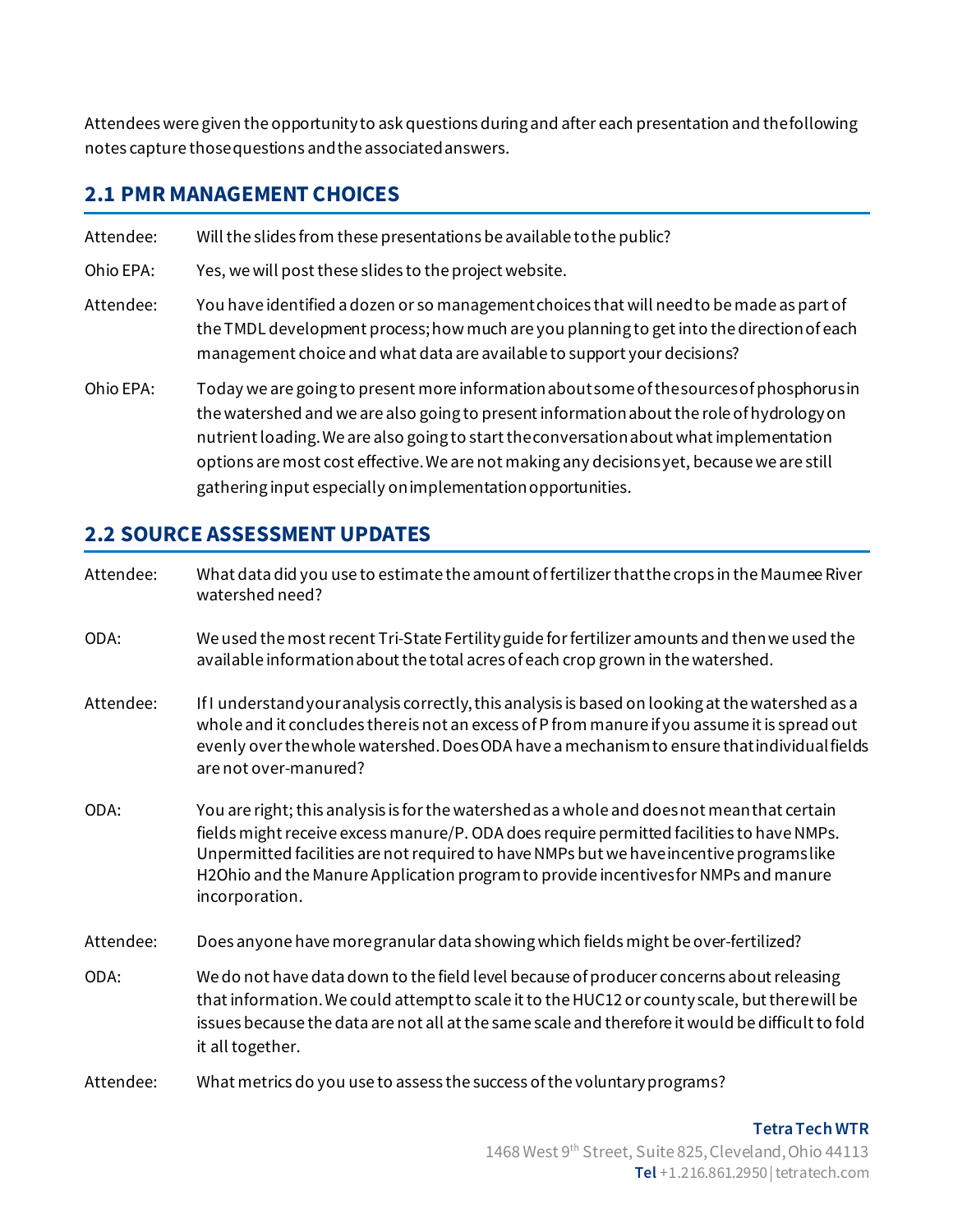ODA: Our primary metric is the number of acres that have been enrolled in different types of programs (e.g., NMPs). I don't have those data with me today, but that is how we measure it.

#### **2.3 CLIMATE AND WEATHER IMPACTS**

- Attendee: Are there any plans to get more granular data to find out what fields are creating the excessive P loads? It seems like that is a critical data need, especially with the potential impacts of climate change.
- Ohio EPA: We have a robust network of stream monitoring sites. They are strategically placed in different regions of the watershed to detects spatial trends in loading. We also have a number of monitoring sites on smaller watersheds with different characteristics so we can infer information about loading patterns from those. Modeling can also help with answering this question, although one needs to be careful with the questions you ask the model.
- Attendee: Have you explored the correlation between rainfall intensity and DRP loading (i.e., not just total rainfall)?
- Ohio EPA: We do often see the highest concentrations of DRP at the highest flow events which often occur after high intensity precipitation. Given that relationship, it is likely true that DRP loading is greater during high intensity events but we haven't done a detailed analysis. There is also some subjectivity about what is considered "high intensity".

#### **2.4 EXPLORATION OF IMPLEMENTATION OPTIONS**

| Attendee: | Is your slide titled "H2Ohio By the Numbers" for just the Maumee River watershed or for the<br>whole state?                                                                                                                                                                                                                                                                                                                                     |
|-----------|-------------------------------------------------------------------------------------------------------------------------------------------------------------------------------------------------------------------------------------------------------------------------------------------------------------------------------------------------------------------------------------------------------------------------------------------------|
| ODNR:     | It is statewide, but as you can see on my next slide the bulk of the investment (about 60%) has<br>been in the Western Lake Erie Basin drainage area.                                                                                                                                                                                                                                                                                           |
| Attendee: | What is the status of LEARN? When will you have data?                                                                                                                                                                                                                                                                                                                                                                                           |
| ODNR:     | The LEARN effort is up and running but it is going to take a couple of years to have good data.<br>We want to see how these wetlands perform for two or three years before we start to make<br>any decisions. We have performed some modelingto assess the effectiveness of the wetlands<br>and there is also a long-term monitoring program of the wetlands at Grand Lake St. Marys.<br>They publish an annual report that is worth reviewing. |
| Attendee: | Have you looked at the opportunities for comprehensive wetland restoration?                                                                                                                                                                                                                                                                                                                                                                     |
| ODNR:     | As mentioned earlier, we are not trying to restore the entire Great Black Swamp. We are trying<br>to be strategic and to place these wetlands where they will be most cost effective. We also<br>need to have landowners who are willing to have wetlands restored or created on their<br>property.                                                                                                                                             |
| Attendee: | How do dikes and ditches factors into implementation?                                                                                                                                                                                                                                                                                                                                                                                           |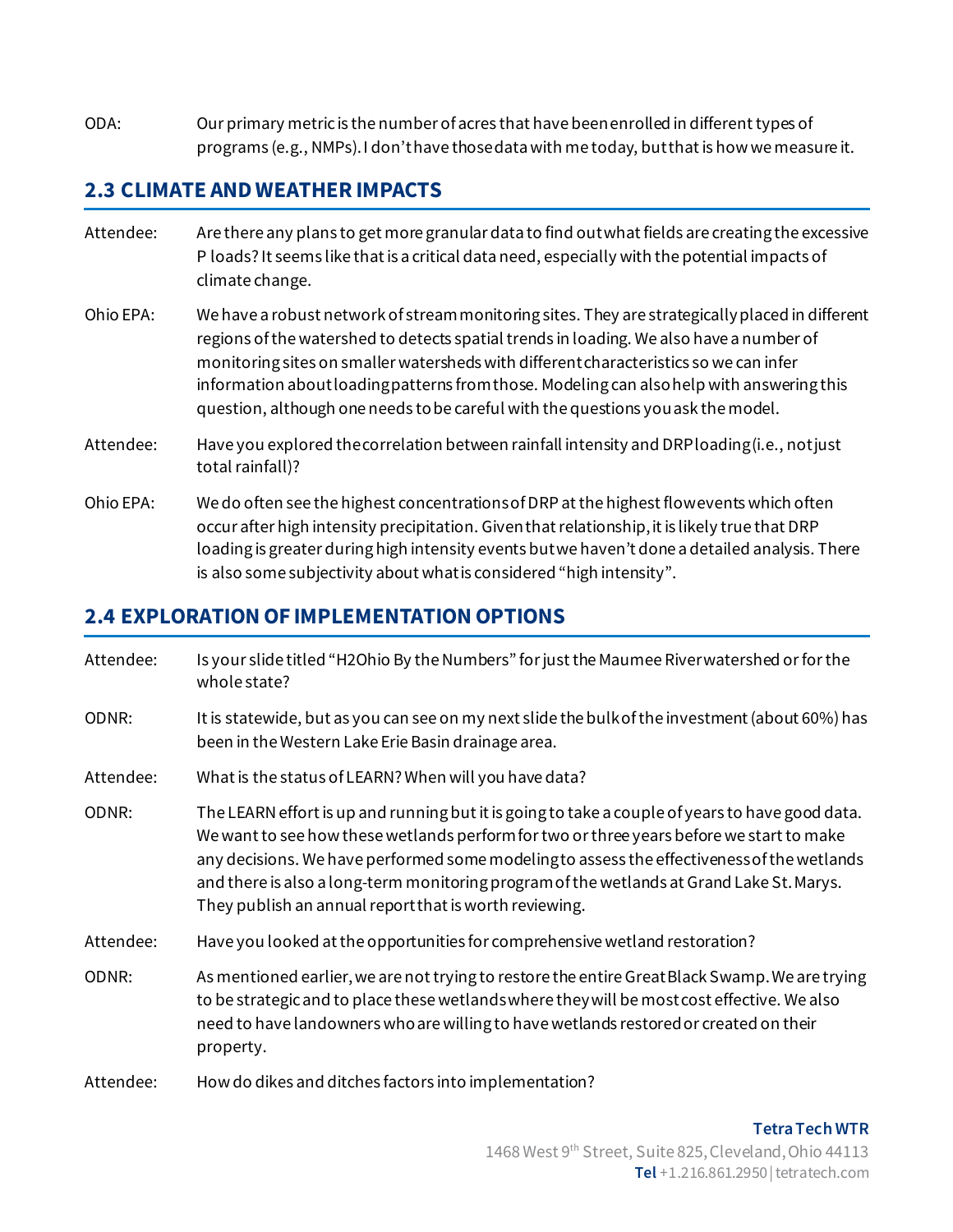| ODNR:     | We have a number of existing H2Ohio projects that incorporate drainage and we are trying to<br>find win-wins where we can deliver drainage improvements and improve water quality. For<br>example, we have a two-stage ditch project moving forward right now and other projects that<br>involve drainage improvements and water quality benefits. |
|-----------|----------------------------------------------------------------------------------------------------------------------------------------------------------------------------------------------------------------------------------------------------------------------------------------------------------------------------------------------------|
| Attendee: | It seems like you should involve the county engineers when you are trying to implement these<br>types of projects.                                                                                                                                                                                                                                 |
| ODNR:     | Yes, we work closely with county engineers. I spoke about H2Ohio at a conference for county<br>engineers a few weeks ago.                                                                                                                                                                                                                          |
| Attendee: | Have you seen issues where landowners and producers aren't on the same page in terms of<br>implementation? I have heard therecan be tension between those who own the land and<br>those who rent it for farming. There is a concern that there will not be enough land to farm in<br>Northwest Ohio.                                               |
| ODNR:     | As I said earlier, we are trying to be strategic with implementation and only work with willing<br>landowners. I can't speak directly to the question about tension.                                                                                                                                                                               |

## **2.5 WHAT CAN TMDLS DO?**

| Attendee:             | In the TMDL will you be making recommendations on policy changes? Or will you only be<br>working within the reality of today?                                                                                                                                                                                                                                                                                                                                                                                                        |
|-----------------------|--------------------------------------------------------------------------------------------------------------------------------------------------------------------------------------------------------------------------------------------------------------------------------------------------------------------------------------------------------------------------------------------------------------------------------------------------------------------------------------------------------------------------------------|
| Ohio EPA:             | The TMDL will rely heavily on adaptive management. We will implement the TMDL under<br>today's policy environment but there is a recognition that some things will work and some<br>might not. Those that do not could lead to policy changes.                                                                                                                                                                                                                                                                                       |
| Attendee:             | Researchers in Illinois and Wisconsin havefound that dam pools can be significant sources of<br>DRP due to accumulated sediment and anoxic conditions. Does ODNR want to remove the<br>dams? Could you dredge behind the dam to remove the DRP?                                                                                                                                                                                                                                                                                      |
| ODNR and<br>Ohio EPA: | We have a good record of facilitating dam removal in Ohio where it makes sense. Dam removal<br>is almost always a good idea in terms of overall water quality. In terms of the lowhead dams in<br>the Maumee River watershed, they are definitely impediments to fish passage but most of<br>them do not have a lot of storage capacity because there is so little topographic relief. Also,<br>the flows and shear stress are oftenso high that all the fine particles are washed away and<br>don't accumulate upstream of the dam. |
| Attendee:             | Has there been much discussion about managing tile drainage? How can we effectively do<br>that if each tile line has its own outlet?                                                                                                                                                                                                                                                                                                                                                                                                 |
| Ohio EPA:             | We are definitely focused on controlling drainage as a way to implement the TMDL. NRCS has<br>also been promoting water management technologies. There is a group called Transforming<br>Drainage that is publishing a lot of information on controlled drainage, saturated buffers, and<br>drainage water recycling. I would encourage folks to check out their website.                                                                                                                                                            |